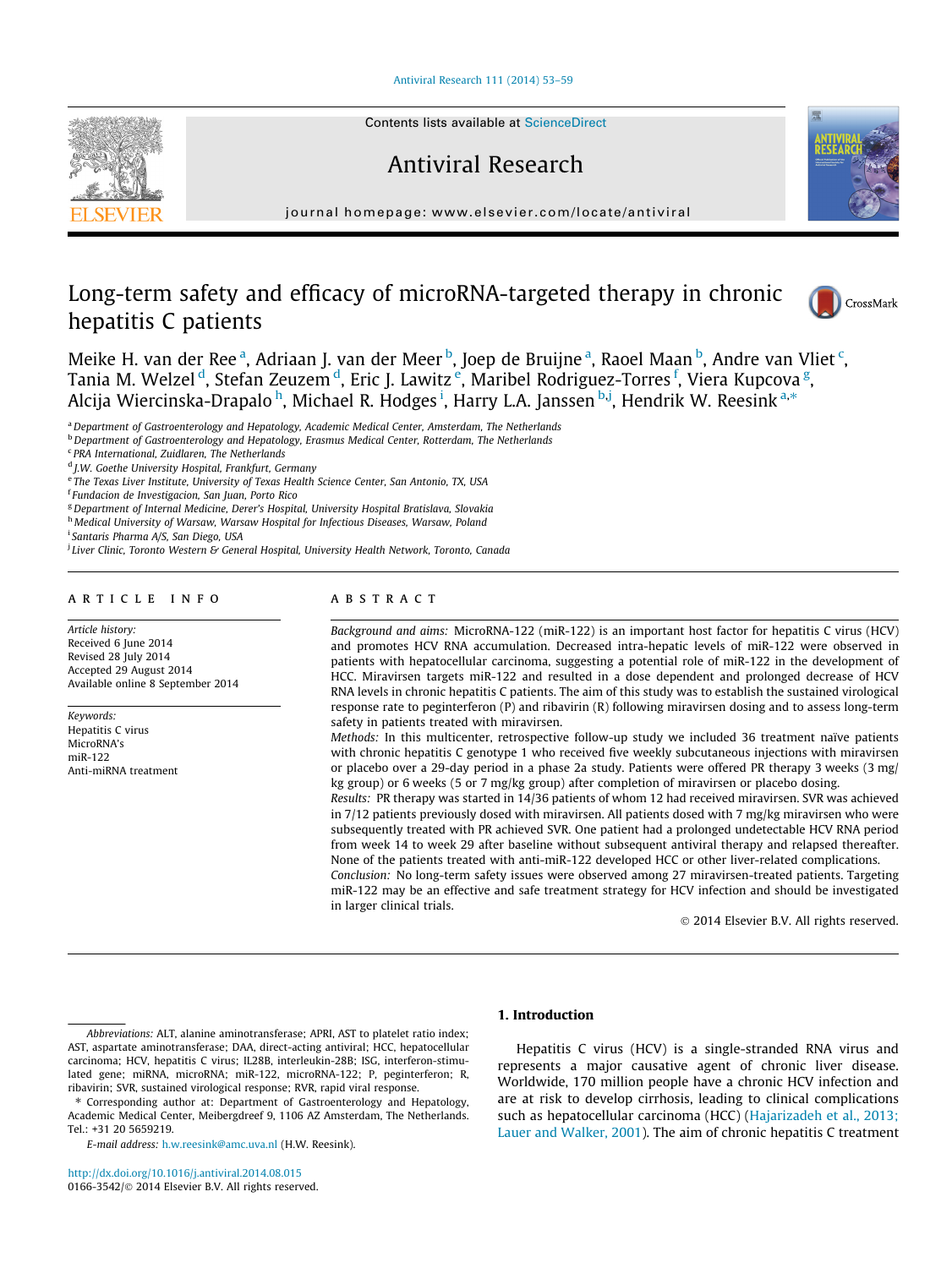is to achieve a sustained virological response (SVR), which is associated with reduced occurrence of liver failure and HCC, and with prolonged overall survival [\(Backus et al., 2011; Cardoso et al.,](#page-5-0) [2010; van der Meer et al., 2012\)](#page-5-0). Many highly potential direct-acting antiviral (DAA) agents are being assessed in clinical trials and various combinations of DAA's result in high SVR rates. Some DAAs target viral proteins, such as NS3/4A protease and NS5A/B replication inhibitors, whereas others target host factors that are essential for HCV replication, such as cyclophilin A or microRNA-122 (miR-122) ([Flisiak et al., 2012; Janssen et al., 2013](#page-5-0)).

MicroRNAs (miRNAs) are small (19–24 nucleotides), non-coding, RNA molecules that are involved in various cellular processes by post-transcriptional suppression of gene expression ([Ambros,](#page-5-0) [2004; Bartel, 2004](#page-5-0)). MiR-122, a highly abundant miRNA expressed in the liver [\(Lagos-Quintana et al., 2002](#page-5-0)), regulates lipid metabolism and acts as a tumor suppressor ([Coulouarn et al., 2009; Esau](#page-5-0) [et al., 2006; Krützfeldt et al., 2005\)](#page-5-0). MiR-122 is also involved in HCV replication by binding to two highly conserved seed sites in the 5' UTR of the HCV genome and promotes HCV RNA accumulation by stabilizing the viral genome and stimulating its translation ([Jopling et al., 2005; Lanford et al., 2010](#page-5-0)). Furthermore, the miR-122-HCV complex protects the HCV genome from degradation and prevents induction of an innate immune response against HCV ([Jopling et al., 2005; Machlin et al., 2011](#page-5-0)). This discovery led to the development of the first successful miRNA-based therapeutic strategy wherein an anti-miR silences miR-122. In chimpanzees infected with HCV, silencing of miR-122 led to potent and prolonged inhibition of HCV replication without viral resistance ([Lanford et al., 2010\)](#page-5-0). Recently, the results of the first study in which an anti-miR was administered to HCV infected patients was presented [\(Janssen et al., 2013](#page-5-0)). In this phase 2a study, chronic HCV genotype 1 infected patients received five weekly injections of miravirsen, a locked nucleic acid-modified phosphorothioate oligonucleotide targeting miR-122. This resulted in a prolonged and dose-dependent decrease in HCV RNA, alanine aminotransferase (ALT) and cholesterol levels [\(Janssen et al., 2013](#page-5-0)). Patients were followed for an additional 14 weeks after the last dose of miravirsen and effects on HCV RNA and ALT could still be observed at the end of the study. The prolonged antiviral effect could be explained by the fact that miravirsen has a long tissue tissue half-life (approximately 30 days) which suggests that the biological effect of miravirsen can last for weeks. As earlier studies revealed that miR-122 has a tumor suppressive role and that mice lacking the gene encoding for miR-122 were at high risk to develop hepatosteatosis and HCC ([Hsu et al., 2012; Tsai et al., 2012](#page-5-0)), it is of great importance to evaluate the long-term safety among the patients treated with this first anti-miR therapy. The primary objective of this study was to assess the long-term safety and clinical efficacy of miR-122 targeted therapy among patients with chronic HCV genotype 1 infection. The secondary objective was to determine the virological response among those patients who subsequently received peginterferon (P) and ribavirin (R) therapy.

## 2. Materials and methods

#### 2.1. Study population and design

This follow-up study was a retrospective analysis which assessed the long-term safety and clinical outcome of patients treated with different doses of miravirsen, with or without a subsequent course of PR therapy. All 36 HCV genotype 1 infected, treatment naïve patients who previously participated in a multicenter, randomized, placebo-controlled, phase 2a study to assess the safety and efficacy of miravirsen were included ([Janssen](#page-5-0) [et al., 2013](#page-5-0)). In this study, patients were randomized in a 3:1 ratio to receive either miravirsen (in doses of 3 mg, 5 mg or 7 mg/kg) or placebo. Miravirsen was administered subcutaneously in five weekly doses over a 29-day period. After the administration period, patients returned for follow-up visits for a period of 14 weeks. Patients were allowed to start PR therapy at the discretion of the investigator 3 weeks (patients dosed with 3 mg/kg) or 6 weeks (patients dosed with 5 or 7 mg/kg) after completion of miravirsen or placebo dosing. Patients were treated with pegylated interferon alfa-2a (dose  $180 \mu g/0.5$  ml) and weight-based doses of ribavirin (1000 mg for  $\leq$ 75 kg and 1200 mg for >75 kg). Treatment response was subdivided in virological breakthrough, virological relapse, non-response or SVR. Virological breakthrough refers to the reappearance of HCV RNA before treatment is completed. Virological relapse was defined as a decrease in HCV RNA below the limit of detection during treatment, but detectable HCV RNA after treatment was stopped. Non-response was defined as <2 log decline of HCV RNA at week 12 or HCV RNA positive HCV RNA at week 24 during treatment. SVR was defined as undetectable HCV RNA 24 weeks after treatment was stopped. A rapid viral response (RVR) was defined as undetectable HCV RNA at week 4 during treatment. End points regarding safety were liver failure (such as ascites, jaundice, variceal bleeding or hepatic encephalopathy), liver transplantation, HCC, hospitalization or death.

#### 2.2. Data collection

We collected prolonged follow-up data to assess the long-term efficacy and safety. The obtained data included clinical safety data, local laboratory results, virological responses to PR therapy, side effects and stage/grade of liver disease (fibroscan or liver biopsy). The aspartate aminotransferase to platelet ratio index (APRI) score was calculated by the formula: (AST/reference AST)/ (platelets  $\times$  100).

## 2.3. Ethics

The study was approved by the Medical Ethics Review Committee of the Academic Medical Center Amsterdam and was carried out in compliance with the protocol, the principles laid down in the Declaration of Helsinki, in accordance with the ICH Harmonised Tripartite Guideline for Good Clinical Practice and the local national laws governing the conduct of clinical research studies.

## 2.4. Statistical analysis

To compare the baseline characteristics and outcome measures of the study groups we used the Student's  $t$ -, one-way ANOVA, Kruskal–Wallis, and  $\chi^2$  tests. A p-value of <0.05 was considered statistically significant. All analyses were performed with the use of SPSS, version 20.

#### 3. Results

#### 3.1. Patients characteristics

This study included 36 patients of whom 27 had received various doses of miravirsen and nine received placebo. Baseline characteristics were similar among the four study groups ([Table 1\)](#page-2-0). PR therapy was initiated in 14 (39%) patients.

## 3.2. Virological response

Five subcutaneous injections with miravirsen resulted in a pro-longed and dose-dependent decrease in HCV RNA levels ([Janssen](#page-5-0) [et al., 2013\)](#page-5-0). The mean of the maximum reduction in HCV RNA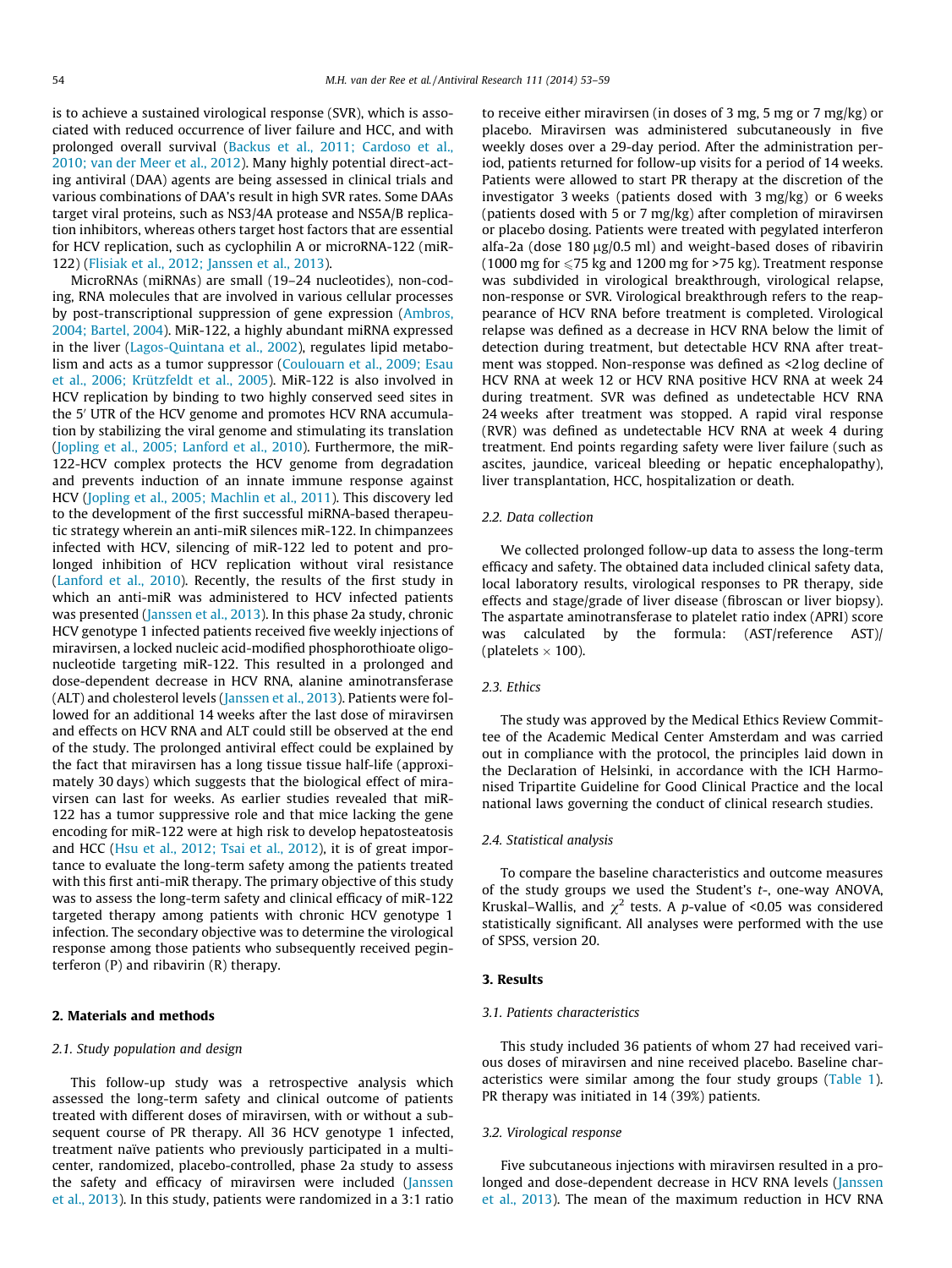<span id="page-2-0"></span>

| <b>Table 1</b>                                         |  |
|--------------------------------------------------------|--|
| Baseline characteristics of all patients ( $n = 36$ ). |  |

|                                                                                   | Miravirsen                          | Placebo                                 |                                         |                                     |
|-----------------------------------------------------------------------------------|-------------------------------------|-----------------------------------------|-----------------------------------------|-------------------------------------|
|                                                                                   | 3 mg/kg $(n = 9)$                   | 5 mg/kg $(n = 9)$                       | 7 mg/kg $(n = 9)$                       | $(n = 9)$                           |
| Median age (range) - year                                                         | $35(26-66)$                         | $46(33-65)$                             | $48(31-61)$                             | $56(42-66)$                         |
| Male sex $-$ no. $(\%)$                                                           | 5(56)                               | 8(89)                                   | 6(67)                                   | 3(33)                               |
| $Race - no.$ (%)<br>White<br>Black<br>Asian                                       | 9(100)<br>0<br>$\bf{0}$             | 9(89)<br>1(11)<br>0                     | 7(78)<br>1(11)<br>1(11)                 | 7(78)<br>2(22)<br>0                 |
| HCV RNA - log10 IU/ml                                                             | $6.0 \pm 0.7$                       | $6.3 \pm 0.3$                           | $5.9 \pm 0.6$                           | $6.3 \pm 0.4$                       |
| IL28B CC genotype $-$ no. $(\%)$                                                  | 2(22)                               | 4(44)                                   | 4(44)                                   | 2(22)                               |
| Subtype of HCV – no. $(\%)$<br>1a<br>1 <sub>b</sub><br>1a/1b<br>1a/3a             | 5(56)<br>2(22)<br>2(22)<br>$\Omega$ | 7(78)<br>1(11)<br>$\mathbf{0}$<br>1(11) | 5(56)<br>3(33)<br>1(11)<br>$\mathbf{0}$ | 6(67)<br>2(22)<br>1(11)<br>$\bf{0}$ |
| Alanine aminotransferase - IU/L                                                   | $74.3 \pm 38.7$                     | $69.1 \pm 21.4$                         | $81.3 \pm 71.8$                         | $92.7 \pm 36.9$                     |
| APRI score <sup>a</sup>                                                           | $0.36 \pm 0.13$                     | $0.34 \pm 0.07$                         | $0.44 \pm 0.30$                         | $0.93 \pm 0.76$                     |
| Stage of fibrosis <sup>b</sup><br>$F0-F1$<br>$F2-F3$<br>F <sub>4</sub><br>Unknown | 3(33)<br>2(22)<br>$\Omega$<br>4(44) | 6(67)<br>2(22)<br>$\Omega$<br>1(11)     | 7(78)<br>1(11)<br>$\Omega$<br>1(11)     | 4(44)<br>2(22)<br>1(11)<br>2(22)    |

Data are given as median (minimum–maximum), as mean ± SD or as number (percentage).

APRI score was calculated by the formula: ((AST/reference AST)/platelets \* 100).

Stage of fibrosis was determined by liver biopsy or liver elastography.

levels (log 10 IU/mL) from baseline was 1.2 ( $p = 0.01$ ) for patients receiving 3 mg/kg, 2.9 ( $p = 0.003$ ) for those receiving 5 mg/kg, and 3.0 ( $p = 0.002$ ) for those receiving 7 mg/kg, compared with a decline of 0.4 in the placebo arm ([Janssen et al., 2013](#page-5-0)). Undetectable HCV RNA was achieved in one patient in the 5-mg group and in four patients in the 7-mg group. Levels of virus rebounded in most patients who were not treated with PR therapy. One patient, a 43 year old female with fibrosis stage F0–F1 and HCV genotype 1b infection who was dosed with miravirsen 7 mg/kg, became HCV RNA negative at study week 14 and remained this for a period of at least 15 weeks without the initiation of PR therapy (Fig. 1). This patient was followed up frequently and experienced a virological relapse 44 weeks after miravirsen dosing, at which time the HCV RNA level ( $log_{10}$  IU/mL) was 4.37 and the ALT level (IU/L) was 109. Two weeks after the virological relapse, the HCV RNA level decreased to 3.83 with a simultaneous decrease in ALT level to 62. However, three months later, the viral load and ALT were back at the pre-treatment levels, with a HCV RNA level of 6.12 as compared to 5.92 at baseline and an ALT level of 78 compared to 82 at baseline. Population sequencing showed no nucleotide changes in the 5'UTR or amino acid differences in NS3, NS5A and NS5B regions.



Fig. 1. HCV RNA and ALT levels for an individual patient with a prolonged antiviral effect of anti-miR therapy. This figure shows a prolonged antiviral effect of anti-miR-122 therapy in an individual patient. The lower limit of detection (LLOD) is 12 IU/mL (or 1.08 log10 IU/mL). This patient was treated with the highest dose of miravirsen (7 mg/kg) and became HCV RNA negative (<LLOD) 14 weeks after the first dose of miravirsen. At week 18 the regular follow-up ended, and extended follow-up shows that this patient remained HCV RNA negative up to 29 weeks after miravirsen dosing. However, 44 weeks after the first dose of miravirsen this patient had a virological relapse, with a simultaneous increase in ALT levels.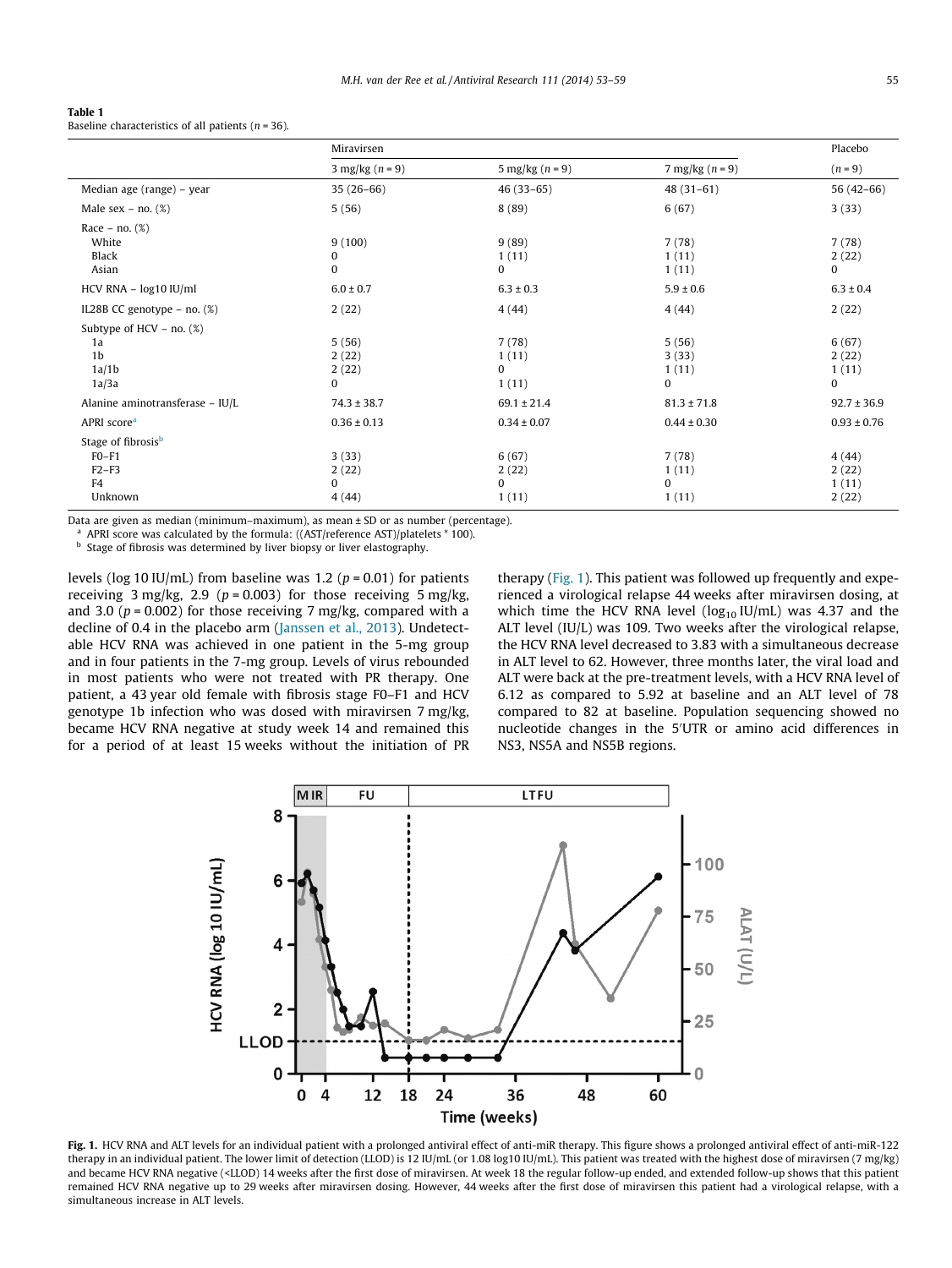#### 3.3. Patients treated with PR therapy

PR therapy was started in 14/36 patients of whom 2 received placebo, 5 received 3 mg/kg, 4 received 5 mg/kg and 3 received 7 mg/kg miravirsen (Table 2). The dose of ribavirin was reduced in two patients during treatment due to anaemia and gingival bleeding. SVR was achieved in 7/12 (58%) of the patients previously treated with different doses of miravirsen. All patients ( $n = 3$ ) who received the highest dose of miravirsen (7 mg/kg) and were treated with PR achieved RVR and SVR. Of these patients, 2/3 had undetectable HCV RNA at the start of PR therapy ([Fig. 2\)](#page-4-0). The median treatment duration of patients who achieved SVR was 24 weeks (IQR 14–48 weeks), compared to 47 weeks (IQR 24–48 weeks) in patients without SVR ( $p = 0.01$ ). Mean HCV RNA levels ( $log_{10}$  IU/ mL) at the start of PR therapy were significantly lower for patients achieving SVR compared to patients who did not achieve SVR, respectively 3.1 versus 5.2 ( $p = 0.029$ ). The interleukin-28B (IL28B) genotype distribution of patients achieving SVR was CC  $(n = 1)$ , CT  $(n = 4)$  and TT  $(n = 2)$ . Therapy failed in five patients which was due to non-response ( $n = 2$ ), virological relapse ( $n = 2$ ), and virological breakthrough after therapy cessation due to hospitalization for a pneumonia ( $n = 1$ ) (Table 2). The IL28B genotype distribution of patients who failed PR therapy was  $CT (n = 4)$  and TT  $(n = 1)$ . Two serious adverse events occurred during PR therapy. One patient was hospitalized due to bronchopneumonia and one patient was observed overnight in the hospital due to loss of consciousness that occurred after a fall. Both events were considered unrelated to miravirsen dosing.

## 3.4. Long-term safety

Patients were followed up to 35 months after the start of miravirsen therapy, with a median duration of 24 months (IQR 14– 28 months). None of the patients were diagnosed with HCC, or with any other cirrhosis-related complication. There were no clinically relevant events or hospitalizations during follow-up, other than the serious adverse events that occurred during PR therapy. None of the patients died. Mean ALT levels (IU/L) at follow-up were lower compared to baseline in patients who achieved SVR, respectively 50 at baseline versus 24 at end-of-follow-up ( $p = 0.03$ ). Mean ALT levels were comparable between baseline and end-of-followup among patients who did not achieve SVR with PR therapy or did not start PR therapy, respectively 78 versus 67 ( $p = 0.45$ ) and 101 versus 100 ( $p = 0.97$ ). Median APRI score of patients treated

#### Table 2

Treatment outcome of patients treated with PR ( $n = 14$ ).

with miravirsen was comparable between baseline and followup, respectively 0.34 versus 0.32 ( $p = 0.97$ ). There was no significant difference between baseline and end-of-follow-up median APRI score in patients who achieved SVR, respectively 0.32 versus 0.15 ( $p = 0.11$ ), or in patients who did not achieve SVR, respectively 0.44 versus 0.48 ( $p = 0.57$ ).

## 4. Discussion

Here we present the results of the first study to assess longterm safety of miR-targeted therapy in humans. Up to 35 months following therapy no long-term safety problems were observed among the 27 chronic hepatitis C patients that were treated with miravirsen. None of the patients treated with anti-miR-122 developed HCC or cirrhosis related morbidity such as ascites or variceal bleeding. In addition, antiviral therapy with PR following miravirsen resulted in SVR in 58% of HCV genotype 1, treatment-naïve patients.

MiR-122 is believed to have a tumor suppressive role and has been related to the development of HCC. In vitro studies showed that miR-122 levels were reduced in human HCC cells compared to normal hepatocytes, and that restoration of miR-122 in HCC cells reversed their malignant phenotype and tumorigenic properties ([Bai et al., 2009; Coulouarn et al., 2009](#page-5-0)). Short-term inhibition of miR-122 using antisense oligonucleotides for 5 weeks was well tolerated in adult mice, and these mice did not develop HCC [\(Esau](#page-5-0) [et al., 2006\)](#page-5-0). In an obesity mouse model induced by a high fat diet, miR-122 inhibition led to a reduction of steatosis ([Esau et al.,](#page-5-0) [2006\)](#page-5-0). In contrast, mice lacking the gene encoding for miR-122 developed microsteatosis and inflammation of the liver that pro-gressed to steatohepatitis and HCC later on in life ([Hsu et al.,](#page-5-0) [2012; Tsai et al., 2012](#page-5-0)). It was postulated that hepatocarcinogenesis was initiated by activation of several oncogenic pathways and the production of pro-tumorigenic cytokines [\(Hsu et al., 2012\)](#page-5-0). However, the biological and clinical effect of transient inhibition of miR-122 and the subsequent long-term risk for HCC development in humans is still unknown and should be carefully studied in future studies with miR-122 inhibiting agents.

It was demonstrated that elevated serum miR-122 level is a sensitive marker for inflammatory activity in the liver and strongly correlates with serum ALT activity [\(Bihrer et al., 2011; van der](#page-5-0) [Meer et al., 2013\)](#page-5-0). Furthermore, several studies showed that the expression of miR-122 was related to the progression of liver fibrosis and that serum and hepatic miR-122 levels decreased

|                                            | Miravirsen        |                   |                   | Placebo       |
|--------------------------------------------|-------------------|-------------------|-------------------|---------------|
|                                            | 3 mg/kg $(n = 5)$ | 5 mg/kg $(n = 4)$ | 7 mg/kg $(n = 3)$ | $(n = 2)$     |
| Median time until start PR - weeks (range) | $4(3-10)$         | $6(6-15)$         | $7(7-16)$         | $3(3-3)$      |
| Median duration of PR - weeks (range)      | $48(47-48)$       | $20(13-47)$       | $24(23-24)$       | $17(11-22)$   |
| HCV RNA start PR - log10 IU/ml             | $4.2 \pm 1.9$     | $4.8 \pm 1.6$     | $2.8 \pm 1.2$     | $6.3 \pm 0.3$ |
| IL-28B genotype $-$ no $(\%)$              |                   |                   |                   |               |
| <sub>CC</sub>                              | $\Omega$          | $\Omega$          | 1(33)             | $\Omega$      |
| <b>CT</b>                                  | 3(60)             | 3(75)             | 2(67)             | 1(50)         |
| <b>TT</b>                                  | 2(40)             | 1(25)             |                   | 1(50)         |
| SAE's - no. $({\%)}^a$                     | 1(20)             | 0                 | 1(33)             |               |
| $RVR - no.$ (%)                            | 1(20)             | 0 <sup>b</sup>    | 3(100)            |               |
| SVR 24 - no. $(\%)$                        | 3(60)             | 1(25)             | 3(100)            |               |
| Non-responder – no. $(\%)$                 | 0                 | 2(50)             |                   | $(100)^c$     |
| Virological breakthrough – no. (%)         | 1(20)             | $\Omega$          |                   |               |
| Virological relapse - no. $(\%)$           | 1(20)             | 1(25)             |                   | 0             |

Data are given as median (minimum–maximum), as numbers (percentage) or as mean ± SD. SAE: serious adverse event; RVR: rapid viral response; SVR 24: sustained virological response 24 weeks after treatment was stopped.

<sup>a</sup> Hospitalization due to bronchopneumonia and trauma capitis, both during PR therapy.

**b** Unknown in 3/4 patients.

<sup>c</sup> PR therapy was stopped due to bad tolerability and insufficient viral response.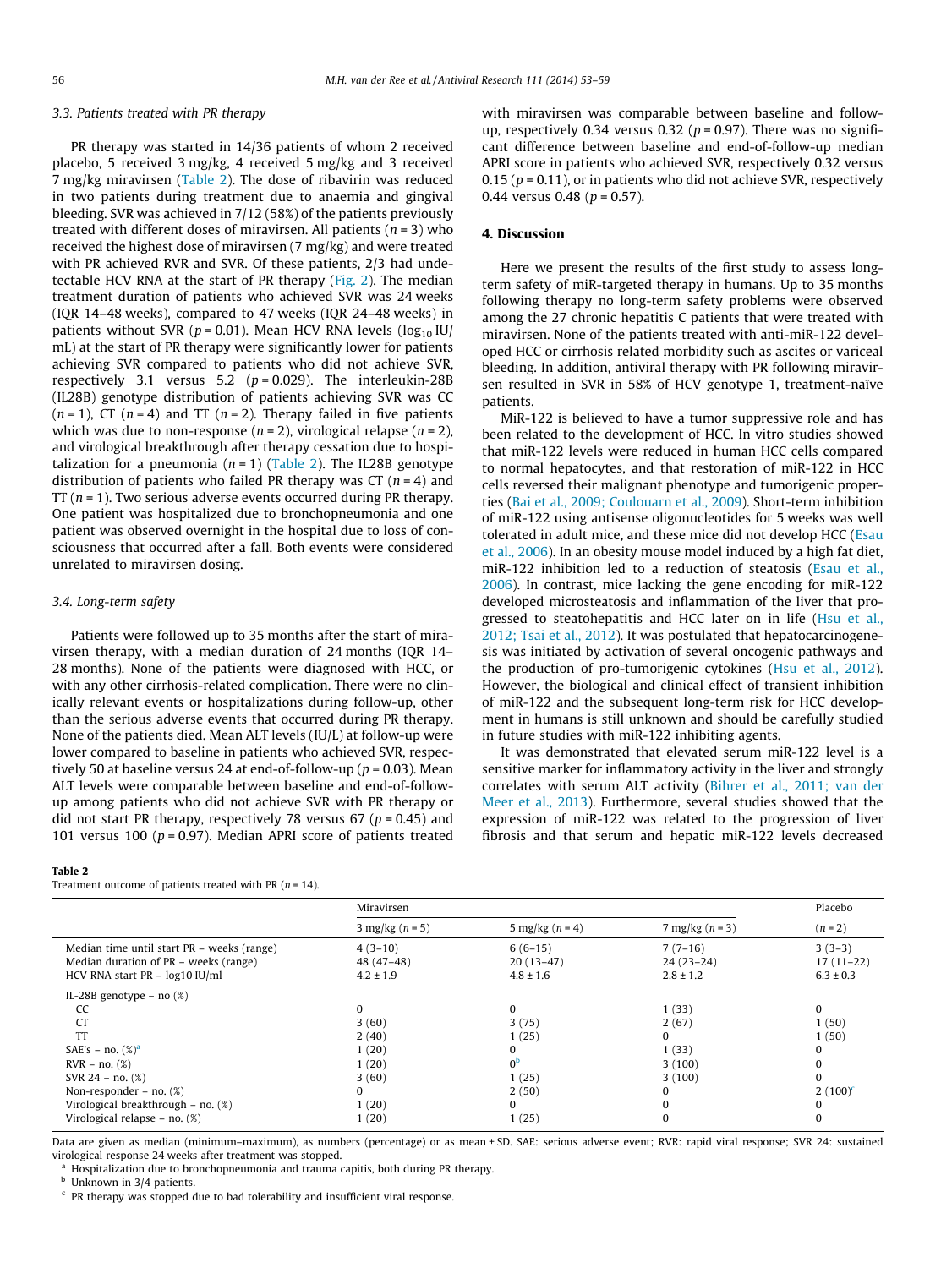<span id="page-4-0"></span>

Fig. 2. HCV RNA levels for individual patients treated with PR, according to study group. Before the start of PR therapy patients were dosed with miravirsen 3, 5, 7 mg/kg or placebo. The difference between HCV RNA levels at baseline and start of PR therapy due is simplified and illustrated in the gray shading. PR therapy is started at week 0 and the treatment duration differs between the individual patients. The solid line represent the HCV RNA measurements during PR therapy, and the dashed line the HCV RNA measurements post-treatment. Black lines represent all patients who achieved a sustained virological response  $(n = 7)$ , and gray lines represent patients who failed on PR therapy (n = 7). The lower limit of detection (LLOD) is 12 IU/mL (or 1.08 log10 IU/mL). \*PR therapy was stopped due to non-response (<2 log decline at week 12); \*PR was stopped due to non-response (positive HCV RNA at week 24 on treatment).

significantly if the stage of liver fibrosis progressed [\(Marquez et al.,](#page-5-0) [2010; Trebicka et al., 2013](#page-5-0)). In this study we compared baseline and end-of-follow-up fibrosis stage of patients treated with miravirsen using the APRI score. We demonstrated that patients treated with miravirsen showed no difference in APRI score between baseline and end-of-follow-up. This finding suggests that there is no increase in fibrosis in patients treated with anti-miR-122 therapy.

It was suggested that both miR-122 expression and lambda-3 interferon gene (IFNL3) polymorphisms could predict treatment response to PR therapy in chronic hepatitis C patients [\(Ge et al.,](#page-5-0) [2009; Sarasin-Filipowicz et al., 2009](#page-5-0)). Patients with the IFNL3 CC genotype have a more rapid early HCV viral decline and achieve higher SVR rates compared to patients with genotype CT/TT ([Thompson et al., 2010\)](#page-5-0). Furthermore, several studies demonstrated that low pre-treatment levels of hepatic and serum miR-122 were associated with a poor virological response to PR therapy ([Murakami et al., 2010; Sarasin-Filipowicz et al., 2009; Su et al.,](#page-5-0) [2013\)](#page-5-0), however another study did not confirm this finding ([Waidmann et al., 2012\)](#page-6-0). Recently, a strong association between the expression of miR-122 and IFNL3 polymorphisms, which is independent of the response to treatment, was demonstrated ([Estrabaud et al., 2014](#page-5-0)). This finding suggests that miR-122 may play a role in the early viral decline that is dependent on IFNL3 and the innate immune response [\(Estrabaud et al., 2014\)](#page-5-0). Furthermore, it is established that patients with a pre-activated interferon system, which thus express hundreds of ISGs at high levels before treatment, are poor responders to interferon-based therapies ([Chen et al., 2005](#page-5-0)). It was demonstrated that a reduced hepatic miR-122 level was inversely correlated with a high ISG expression in non-responders [\(Ge et al., 2009; Heim, 2013; Sarasin-Filipowicz](#page-5-0) [et al., 2009](#page-5-0)). Furthermore, miR-122 blockade in HCV infected chimpanzees, which resulted in the inhibition of viral replication, induced a simultaneous down-regulation of ISGs in the liver of the chimpanzees ([Lanford et al., 2010\)](#page-5-0), and thus reverted the activation of the endogenous interferon system. In this study, onethird of the patients previously dosed with miravirsen started PR therapy. We demonstrated that patients treated with miravirsen had similar treatment responses to PR as expected in treatmentnaïve chronic HCV, genotype 1 patients. In fact, all patients who were treated with the highest dose of miravirsen followed by PR therapy achieved RVR and subsequent SVR with a short treatment course of 24 weeks. This favorable treatment response might be explained by the low baseline HCV RNA levels when PR therapy was initiated, however a possible relationship with normalization of ISG levels, permitting the endogenous interferon pathway to respond to therapy, should also be considered.

Compared to direct acting antivirals, which have a half-life of several hours, miravirsen has a long tissue half-life and prolonged antiviral activity. Miravirsen is rapidly cleared out of plasma, approximately within 1 h, and taken up into tissues. The highest concentration of miravirsen is accomplished in liver and kidney tissue. However, the terminal elimination half-life of miravirsen is approximately 30 days. The slow elimination from the liver contributes to the sustained activity of miravirsen and could explain the prolonged effects of treatment. It was shown that miravirsen does not only target mature miR-122, but also suppresses the biogenesis of miR-122 at the primary- and precursor-miRNA levels in vitro ([Gebert et al., 2014\)](#page-5-0), which could contribute to this prolonged antiviral effect as well. In this context, the patient who remained HCV RNA negative for more than 7 months after the last dose of miravirsen is illustrative. The possibility of infection with a new virus or development of viral resistance was excluded by population sequencing. Sequence analyses showed no nucleotide changes in the 5'UTR nor amino acid differences in NS3, 5A and 5B regions.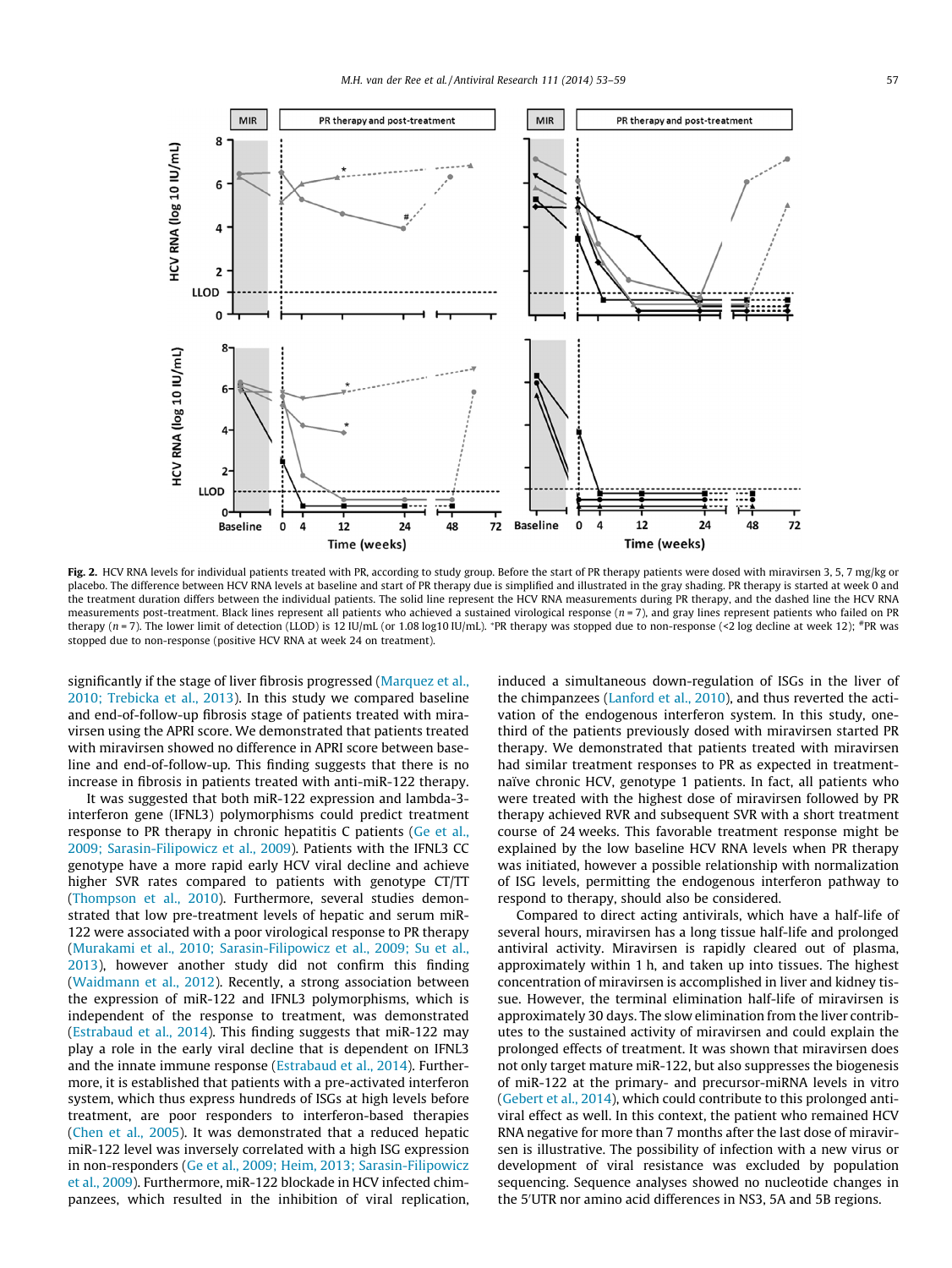<span id="page-5-0"></span>A limitation of this study is the small number of patients, which is due to the fact that this study was the first to administer an antimiR to humans. Furthermore, there was only one patient with fibrosis stage F4 included in the study, which made it difficult to evaluate the clinical effect of miR-122 inhibition in relation to cirrhosis. Another limitation of this study was that the extended follow-up was not part of the prospective study design, which led to a variation in follow-up duration. Nevertheless, the clinical efficacy on the long-term remains of great importance regarding the potential risk of HCC development. In fact, the theoretical risk to induce HCC by miR-122 suppression is the main reason why the Food and Drug Administration now requests a total follow-up duration of five years for patients treated with anti-miR-122 therapy. Since the initial follow-up period of these patients was 18 weeks, this study provides important additional clinical and safety information of the first patients treated with anti-miR therapy.

The therapeutic field for HCV is changing quickly with the ongoing development and recent registration of several DAAs. This study was the first to evaluate the long-term safety and efficacy data of chronic hepatitis C patients treated with an anti-miR-122. Currently a regimen of 12 weeks monotherapy with miravirsen is being evaluated in clinical trials. The potential and safety of miR-122 inhibition as a therapeutic target for HCV eradication needs to be further examined. Nevertheless, the rapid progression in miRNA research and its possible clinical implications in several human diseases may lead to comparable clinical trials in the future, making these first long-term safety experiences with miravirsen treatment of relevance. In conclusion, no long-term safety problems were observed in a limited number of miravirsen-treated patients and targeting of miR-122 may be an effective treatment strategy for HCV infected patients.

## Supplementary information

This study was initiated by the Academical Medical Center, Amsterdam in the Netherlands. Other participating hospitals were Erasmus Medical Center in the Netherlands, J.W. Goethe University Hospital in Germany, University of Texas Health Science Centre in the USA, Fundacion de Investigacion in Porto Rico, University Hospital Bratislava in Slovakia and Medical University of Warsaw in Poland in collaboration with PRA International and Santaris Pharma.

#### References

- Ambros, V., 2004. The functions of animal microRNAs. Nature 431, 350–355. [http://](http://dx.doi.org/10.1038/nature02871) [dx.doi.org/10.1038/nature02871.](http://dx.doi.org/10.1038/nature02871)
- Backus, L.I., Boothroyd, D.B., Phillips, B.R., Belperio, P., Halloran, J., Mole, L.a., 2011. A sustained virologic response reduces risk of all-cause mortality in patients with hepatitis C. Clin. Gastroenterol. Hepatol. 9. [http://dx.doi.org/10.1016/](http://dx.doi.org/10.1016/j.cgh.2011.03.004) [j.cgh.2011.03.004,](http://dx.doi.org/10.1016/j.cgh.2011.03.004) 509–516.e1.
- Bai, S., Nasser, M.W., Wang, B., Hsu, S.-H., Datta, J., Kutay, H., Yadav, A., Nuovo, G., Kumar, P., Ghoshal, K., 2009. MicroRNA-122 inhibits tumorigenic properties of hepatocellular carcinoma cells and sensitizes these cells to sorafenib. J. Biol. Chem. 284, 32015–32027. [http://dx.doi.org/10.1074/jbc.M109.016774.](http://dx.doi.org/10.1074/jbc.M109.016774)
- [Bartel, D.P., 2004. MicroRNAs: genomics, biogenesis, mechanism, and function. Cell](http://refhub.elsevier.com/S0166-3542(14)00252-6/h0020) [116, 281–297](http://refhub.elsevier.com/S0166-3542(14)00252-6/h0020).
- Bihrer, V., Friedrich-Rust, M., Kronenberger, B., Forestier, N., Haupenthal, J., Shi, Y., Peveling-Oberhag, J., Radeke, H.H., Sarrazin, C., Herrmann, E., Zeuzem, S., Waidmann, O., Piiper, A., 2011. Serum miR-122 as a biomarker of necroinflammation in patients with chronic hepatitis C virus infection. Am. J. Gastroenterol. 106, 1663–1669. <http://dx.doi.org/10.1038/ajg.2011.161>.
- Cardoso, A.-C., Moucari, R., Figueiredo-Mendes, C., Ripault, M.-P., Giuily, N., Castelnau, C., Boyer, N., Asselah, T., Martinot-Peignoux, M., Maylin, S., Carvalho-Filho, R.J., Valla, D., Bedossa, P., Marcellin, P., 2010. Impact of peginterferon and ribavirin therapy on hepatocellular carcinoma: incidence and survival in hepatitis C patients with advanced fibrosis. J. Hepatol. 52, 652– 657. <http://dx.doi.org/10.1016/j.jhep.2009.12.028>.
- [Chen, L., Borozan, I., Feld, J., Sun, J., Tannis, L.-L., Coltescu, C., Heathcote, J., Edwards,](http://refhub.elsevier.com/S0166-3542(14)00252-6/h0035) [A.M., McGilvray, I.D., 2005. Hepatic gene expression discriminates responders](http://refhub.elsevier.com/S0166-3542(14)00252-6/h0035)

[and nonresponders in treatment of chronic hepatitis C viral infection.](http://refhub.elsevier.com/S0166-3542(14)00252-6/h0035) [Gastroenterology 128, 1437–1444](http://refhub.elsevier.com/S0166-3542(14)00252-6/h0035).

- Coulouarn, C., Factor, V.M., Andersen, J.B., Durkin, M.E., Thorgeirsson, S.S., 2009. Loss of miR-122 expression in liver cancer correlates with suppression of the hepatic phenotype and gain of metastatic properties. Oncogene 28, 3526–3536. [http://](http://dx.doi.org/10.1038/onc.2009.211) [dx.doi.org/10.1038/onc.2009.211](http://dx.doi.org/10.1038/onc.2009.211).
- Esau, C., Davis, S., Murray, S.F., Yu, X.X., Pandey, S.K., Pear, M., Watts, L., Booten, S.L., Graham, M., McKay, R., Subramaniam, A., Propp, S., Lollo, B.A., Freier, S., Bennett, C.F., Bhanot, S., Monia, B.P., 2006. MiR-122 regulation of lipid metabolism revealed by in vivo antisense targeting. Cell Metab. 3, 87–98. [http://dx.doi.org/](http://dx.doi.org/10.1016/j.cmet.2006.01.005) [10.1016/j.cmet.2006.01.005.](http://dx.doi.org/10.1016/j.cmet.2006.01.005)
- Estrabaud, E., Lapalus, M., Broët, P., Appourchaux, K., De Muynck, S., Lada, O., Martinot-Peignoux, M., Bièche, I., Valla, D., Bedossa, P., Marcellin, P., Vidaud, M., Asselah, T., 2014. Reduction of microRNA-122 expression in IFNL3 CT+TT carriers and during progression of fibrosis in patients with chronic hepatitis C. J. Virol.. [http://dx.doi.org/10.1128/JVI.00016-14.](http://dx.doi.org/10.1128/JVI.00016-14)
- Flisiak, R., Jaroszewicz, J., Flisiak, I., Łapiński, T., 2012. Update on alisporivir in treatment of viral hepatitis C. Expert Opin. Investig. Drugs 21, 375–382. [http://](http://dx.doi.org/10.1517/13543784.2012.658641) [dx.doi.org/10.1517/13543784.2012.658641.](http://dx.doi.org/10.1517/13543784.2012.658641)
- Ge, D., Fellay, J., Thompson, A.J., Simon, J.S., Shianna, K.V., Urban, T.J., Heinzen, E.L., Qiu, P., Bertelsen, A.H., Muir, A.J., Sulkowski, M., McHutchison, J.G., Goldstein, D.B., 2009. Genetic variation in IL28B predicts hepatitis C treatment-induced viral clearance. Nature 461, 399–401. <http://dx.doi.org/10.1038/nature08309>.
- Gebert, L.F.R., Rebhan, M.a.E., Crivelli, S.E.M., Denzler, R., Stoffel, M., Hall, J., 2014. Miravirsen (SPC3649) can inhibit the biogenesis of miR-122. Nucleic Acids Res. 42, 609–621. <http://dx.doi.org/10.1093/nar/gkt852>.
- Hajarizadeh, B., Grebely, J., Dore, G.J., 2013. Epidemiology and natural history of HCV infection. Nat. Rev. Gastroenterol. Hepatol. 10, 553–562. [http://dx.doi.org/](http://dx.doi.org/10.1038/nrgastro.2013.107) [10.1038/nrgastro.2013.107](http://dx.doi.org/10.1038/nrgastro.2013.107).
- Heim, M.H., 2013. 25 years of interferon-based treatment of chronic hepatitis C: an epoch coming to an end. Nat. Rev. Immunol. 13, 535–542. [http://dx.doi.org/](http://dx.doi.org/10.1038/nri3463) [10.1038/nri3463](http://dx.doi.org/10.1038/nri3463).
- Hsu, S., Wang, B., Kota, J., Yu, J., Costinean, S., Kutay, H., Yu, L., Bai, S., La Perle, K., Chivukula, R.R., Mao, H., Wei, M., Clark, K.R., Mendell, J.R., Caligiuri, M.A., Jacob, S.T., Mendell, J.T., Ghoshal, K., 2012. Essential metabolic, anti-inflammatory, and anti-tumorigenic functions of miR-122 in liver. J. Clin. Invest. 122, 2871–2883. [http://dx.doi.org/10.1172/JCI63539.](http://dx.doi.org/10.1172/JCI63539)
- Janssen, H.L.A., Reesink, H.W., Lawitz, E.J., Zeuzem, S., Rodriguez-Torres, M., Patel, K., van der Meer, A.J., Patick, A.K., Chen, A., Zhou, Y., Persson, R., King, B.D., Kauppinen, S., Levin, A.A., Hodges, M.R., 2013. Treatment of HCV infection by targeting microRNA. N. Engl. J. Med. 368, 1685–1694. [http://dx.doi.org/10.1056/](http://dx.doi.org/10.1056/NEJMoa1209026) [NEJMoa1209026](http://dx.doi.org/10.1056/NEJMoa1209026).
- Jopling, C.L., Yi, M., Lancaster, A.M., Lemon, S.M., Sarnow, P., 2005. Modulation of hepatitis C virus RNA abundance by a liver-specific MicroRNA. Science 309, 1577–1581. [http://dx.doi.org/10.1126/science.1113329.](http://dx.doi.org/10.1126/science.1113329)
- Krützfeldt, J., Rajewsky, N., Braich, R., Rajeev, K.G., Tuschl, T., Manoharan, M., Stoffel, M., 2005. Silencing of microRNAs in vivo with ''antagomirs''. Nature 438, 685– 689. <http://dx.doi.org/10.1038/nature04303>.
- [Lagos-Quintana, M., Rauhut, R., Yalcin, A., Meyer, J., Lendeckel, W., Tuschl, T., 2002.](http://refhub.elsevier.com/S0166-3542(14)00252-6/h0100) [Identification of tissue-specific microRNAs from mouse. Curr. Biol. 12, 735–739](http://refhub.elsevier.com/S0166-3542(14)00252-6/h0100).
- Lanford, R.E., Hildebrandt-Eriksen, E.S., Petri, A., Persson, R., Lindow, M., Munk, M.E., Kauppinen, S., Ørum, H., 2010. Therapeutic silencing of microRNA-122 in primates with chronic hepatitis C virus infection. Science 327, 198–201. [http://](http://dx.doi.org/10.1126/science.1178178) [dx.doi.org/10.1126/science.1178178.](http://dx.doi.org/10.1126/science.1178178)
- Lauer, G.M., Walker, B.D., 2001. Hepatitis C virus infection. N. Engl. J. Med. 345, 41– 52. <http://dx.doi.org/10.1056/NEJM200107053450107>.
- Machlin, E.S., Sarnow, P., Sagan, S.M., 2011. Masking the 5' terminal nucleotides of the hepatitis C virus genome by an unconventional microRNA-target RNA complex. Proc. Natl. Acad. Sci. U.S.A. 108, 3193–3198. [http://dx.doi.org/](http://dx.doi.org/10.1073/pnas.1012464108) [10.1073/pnas.1012464108](http://dx.doi.org/10.1073/pnas.1012464108).
- Marquez, R.T., Bandyopadhyay, S., Wendlandt, E.B., Keck, K., Hoffer, B.A., Icardi, M.S., Christensen, R.N., Schmidt, W.N., McCaffrey, A.P., 2010. Correlation between microRNA expression levels and clinical parameters associated with chronic hepatitis C viral infection in humans. Lab. Invest. 90, 1727–1736. [http://](http://dx.doi.org/10.1038/labinvest.2010.126) [dx.doi.org/10.1038/labinvest.2010.126.](http://dx.doi.org/10.1038/labinvest.2010.126)
- Murakami, Y., Tanaka, M., Toyoda, H., Hayashi, K., Kuroda, M., Tajima, A., Shimotohno, K., 2010. Hepatic microRNA expression is associated with the response to interferon treatment of chronic hepatitis C. BMC Med. Genomics 3, 48. [http://dx.doi.org/10.1186/1755-8794-3-48.](http://dx.doi.org/10.1186/1755-8794-3-48)
- Sarasin-Filipowicz, M., Krol, J., Markiewicz, I., Heim, M.H., Filipowicz, W., 2009. Decreased levels of microRNA miR-122 in individuals with hepatitis C responding poorly to interferon therapy. Nat. Med. 15, 31–33. [http://](http://dx.doi.org/10.1038/nm.1902) [dx.doi.org/10.1038/nm.1902](http://dx.doi.org/10.1038/nm.1902).
- Su, T.-H., Liu, C.-H., Liu, C.-J., Chen, C.-L., Ting, T.-T., Tseng, T.-C., Chen, P.-J., Kao, J.-H., Chen, D.-S., 2013. Serum microRNA-122 level correlates with virologic responses to pegylated interferon therapy in chronic hepatitis C. Proc. Natl. Acad. Sci. U.S.A. 110, 7844–7849. <http://dx.doi.org/10.1073/pnas.1306138110>.
- Thompson, A.J., Muir, A.J., Sulkowski, M.S., Ge, D., Fellay, J., Shianna, K.V., Urban, T., Afdhal, N.H., Jacobson, I.M., Esteban, R., Poordad, F., Lawitz, E.J., McCone, J., Shiffman, M.L., Galler, G.W., Lee, W.M., Reindollar, R., King, J.W., Kwo, P.Y., Ghalib, R.H., Freilich, B., Nyberg, L.M., Zeuzem, S., Poynard, T., Vock, D.M., Pieper, K.S., Patel, K., Tillmann, H.L., Noviello, S., Koury, K., Pedicone, L.D., Brass, C.A., Albrecht, J.K., Goldstein, D.B., McHutchison, J.G., 2010. Interleukin-28B polymorphism improves viral kinetics and is the strongest pretreatment predictor of sustained virologic response in genotype 1 hepatitis C virus. Gastroenterology 139. [http://](http://dx.doi.org/10.1053/j.gastro.2010.04.013) [dx.doi.org/10.1053/j.gastro.2010.04.013,](http://dx.doi.org/10.1053/j.gastro.2010.04.013) 120–129.e18.